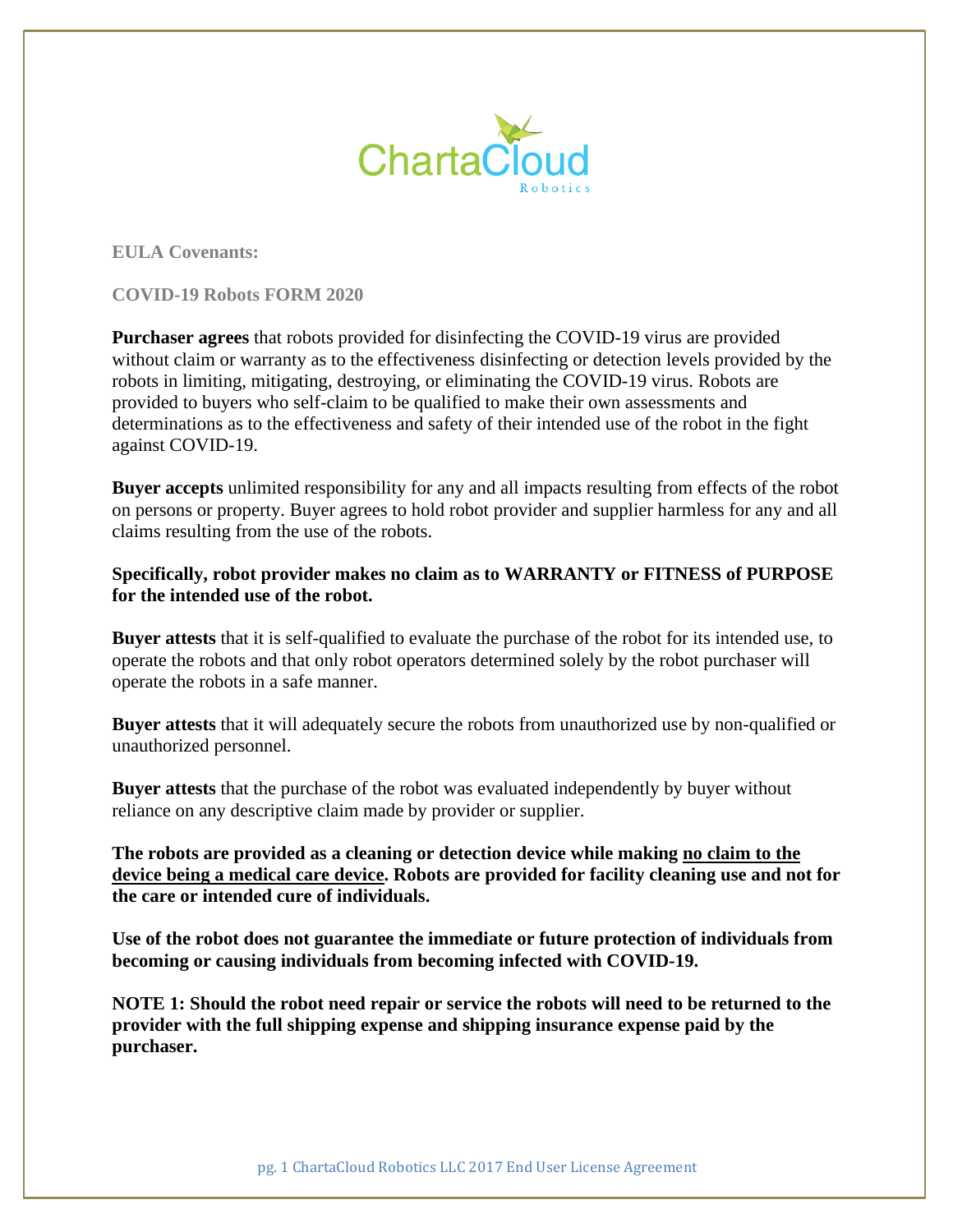**NOTE 2:** When and where appropriate certain terms and conditions contained in the below FORM 2017 will be deemed applicable to the end user license agreement of COVID-19 robots apply.

**###wc338###**

#### **EULA APM FORM 2017**

#### **General Terms and Conditions End User License Agreement (EULA) SOFTBANK Robots – COVID-19 Robots as applicable**

These Terms and Conditions (the "**Terms and Conditions**"), together with any Quotes and Communications Guidelines attached hereto are incorporated herein by reference, shall apply to any order or purchase of the Products (as hereinafter defined), contain the parties' entire understanding relating to the subject matter thereof, supersede all prior or contemporaneous agreements between the parties relating to such subject matter, and may only be revised, modified, or otherwise amended or changed by a writing signed by a duly authorized representative of CR, notwithstanding any different or additional terms that may be contained in any purchase order, shipping authorization, correspondence, memoranda, or other document prepared or furnished by Buyer, regardless of when prepared, dated or delivered to, or received by CR. In case of any conflicts between these Terms and Conditions and any Quotes and Communications Guidelines, the prevailing provisions shall be determined in the following order of priority:  $1<sup>st</sup>$  priority: Quote; 2<sup>nd</sup> priority: Communications Guidelines; and 3<sup>rd</sup> priority, these Terms and Conditions.

Certain definitions of capitalized terms used herein are set forth in **Section 1**.

# **SECTION 1 – DEFINITIONS**

As used in the Terms and Conditions, the following terms, whether used in the singular or plural, shall have the following meanings:

"Agreement". These Terms and Conditions, their appendices and amendments (if any), and the Quote.

"**CR**". ChartaCloud Robotics, LLC a New Hampshire LLC

"**SBRA**". SoftBank Robotics America, Inc., a Delaware corporation.

"**SBRA Indemnitees**". The meaning set forth in Section 8(ii).

"**Buyer**". The individual or legal entity that orders or purchases the Products from SBRA.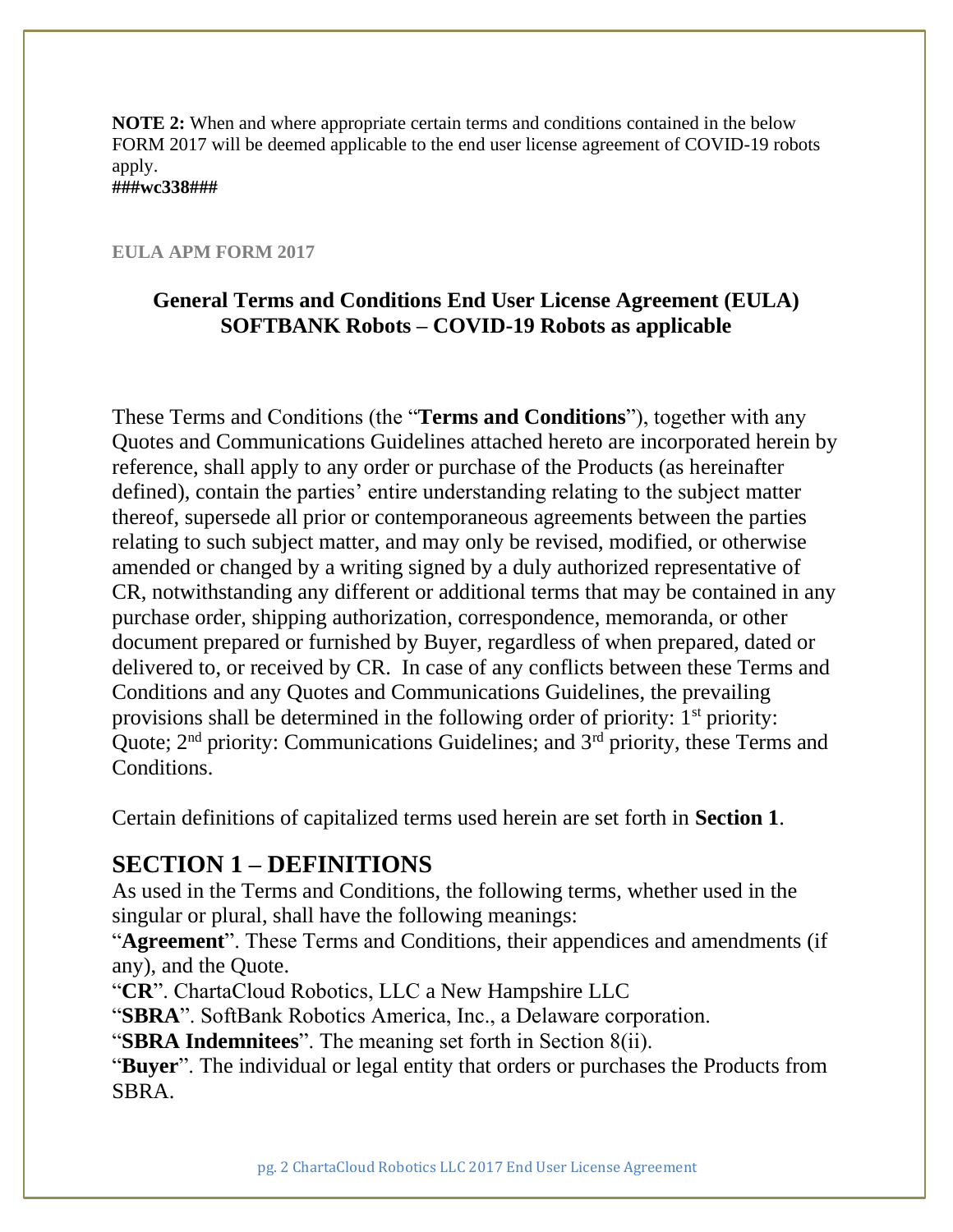"**Buyer Indemnitees**". The meaning set forth in Section 8(i).

"**Claims**". The meaning set forth in Section 8(i).

"**Confidential Information**". The meaning set forth in Section 7.

"**Documentation**". The operating manuals, user instructions, technical literature, and all other documents regarding the use of the Products, in any form, provided to Buyer by SBRA under this Agreement.

"**Embedded Intellectual Property**". The Licensed Patents, Licensed Processes, Trademarks, Technical Information and New Developments that are embedded in, affixed on, and/or related to, the Products and/or Documentation.

"**Indemnitee**". The meaning set forth in Section 8(iii).

"**Licensed Patents**". (i) All patent (including design patents) applications of SBRA or its affiliates (including, without limitation, provisional patent applications or intended patent applications thereof), all divisions and continuations of these applications, all patents issuing from such applications, divisions, and continuations, and all reissues, reexaminations, and extensions of all such patents; and (ii) to the extent that the following contain one or more claims directed to the foregoing in (i) above: (1) all continuations in part; (2) all divisions and continuations of such continuations in part; (3) all patents issuing from such continuations in part, divisions, and continuations; (4)all priority patent application(s); (5)any reissues, reexaminations, and extensions of all such patents; and (6) all counterpart foreign and U.S. patent applications and patents. "**Licensed Process(es)**". Any processes which, in the course of being practiced would be within the scope of one or more claims of the Licensed Patents. "**New Developments**". Any future invention, discovery, modification,

improvement, downgrading, alteration, update, or upgrade relating to (1) the Embedded Intellectual Property, and (2) any methods, instructions, tools and machines necessary or useful for manufacturing or publishing the foregoing . "**Products**". Those technological hardware products of SBRA and their related Documentation detailed on CR's Quote.

"**Quote**". The Quote signed by Buyer, attached hereto, and incorporated herein by reference.

"**Technical Information**". Any information (whether protectable by any patent, copyright, or trade secret rights) of or controlled by SBRA or its affiliates, technical or otherwise, relating in whole or in part to, or useful with respect to, the Embedded Intellectual Property, and all right, title, and interest of SBRA or its affiliates in, to, and under licenses, sublicenses, or like agreements providing SBRA or its affiliates with, any right or concession to use any of the foregoing including, without limitation, all technologies, discoveries, inventions, improvements, concepts, designs, methods, processes, materials, drawings, systems, forms, technical manuals, data, manufacturing processes and practices,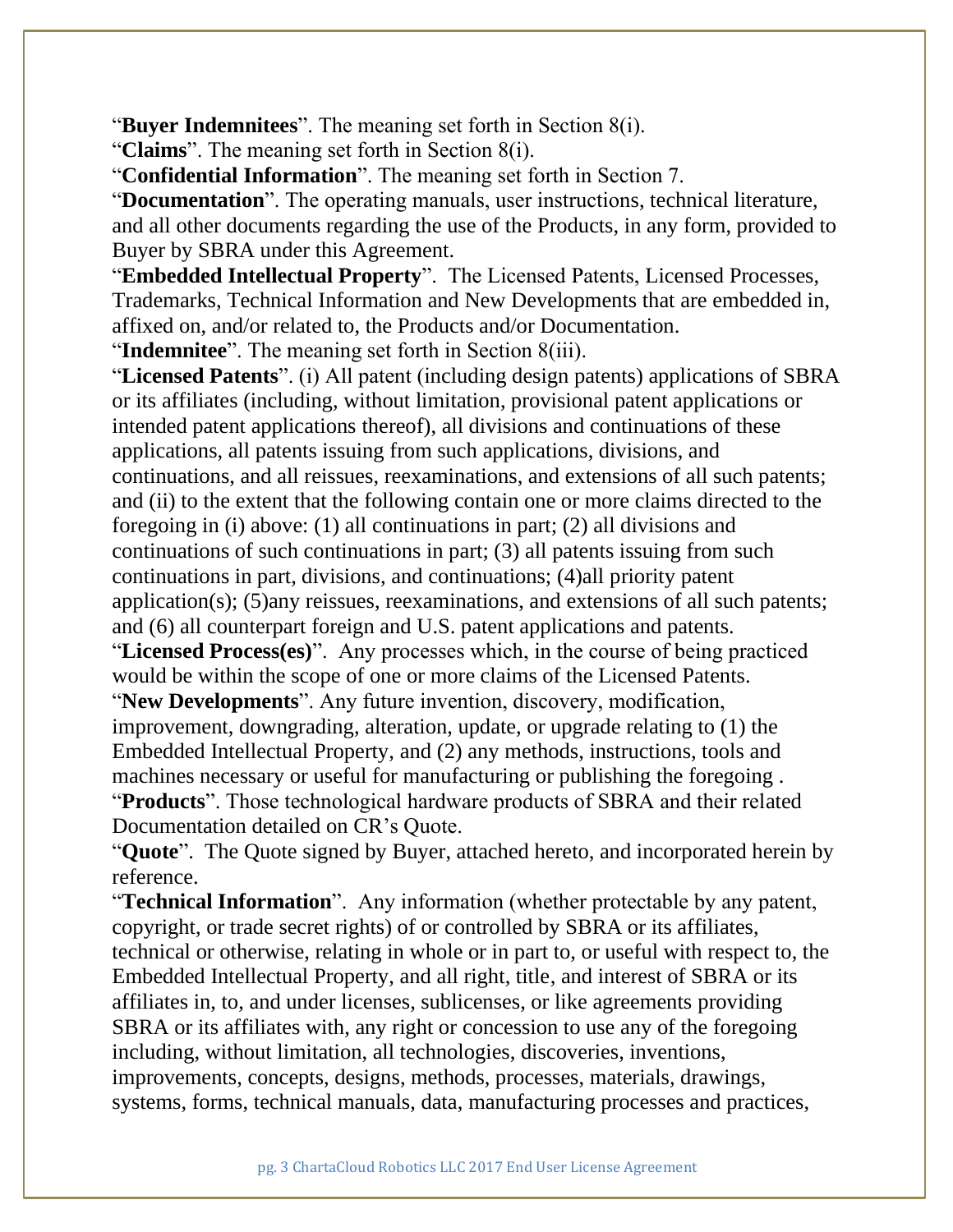business methods, future products, tooling, compositions, formulae, plans, systems, software, mask works, semi-conductor registrations, product information, trade secrets, techniques, show-how and know-how, product information, product development, and work in progress, in each of the foregoing cases, related thereto, and all documentary evidence of the foregoing, whether or not patentable or reduced to practice and whether now existing or hereafter developed or acquired and any improvements to any of the foregoing.

"**Terms and Conditions**". The meaning set forth in the introductory paragraph. "**Trademarks**". Any of CR's or SBRA's or its affiliates' domestic or foreign trademarks, trade names, service marks, design marks, letter marks, composite marks, logos, copyrights, brand identifiers, identifiers, insignias, art works, , "look and feel", trade dress, or other brand elements and related intellectual property rights, and their registrations and applications, whether registered, unregistered, statutory, common law, or otherwise.

"**Communications Guidelines**". Those external communications guidelines attached hereto and incorporated herein by reference.

### **SECTION 2 – PURPOSE**

The purpose of this Agreement is to define the terms and conditions under which CR & SBRA sells the Products to Buyer. Buyer is informed that the Products are intended exclusively to individuals and or companies with sufficient experience in handling high technology products and tools and not to the general public. In that respect, BUYER recognizes having full knowledge of the Product and its associated risks and hereby agrees to purchase and utilize the Product in compliance with this Agreement.

# **SECTION 3 – NO RIGHTS GRANTED**

(i)Ownership. Buyer acknowledges and agrees that, as between SBRA and Buyer, SBRA solely and exclusively owns all right, title, and interest in and to the Embedded Intellectual Property and the Technical Information, including, without limitation, any and all goodwill related thereto or resulting therefrom. Buyer shall not, either directly or indirectly, do or cause anything to be done that would challenge SBRA's sole and exclusive right and title in and to the Embedded Intellectual Property and Technical Information. Except as expressly provided herein, nothing in this Agreement shall be deemed to confer upon Buyer, any right, title, or interest whatsoever in any of the Embedded Intellectual Property or the Technical Information.

"Communications Guidelines". Those external communications guidelines attached hereto and incorporated herein by reference.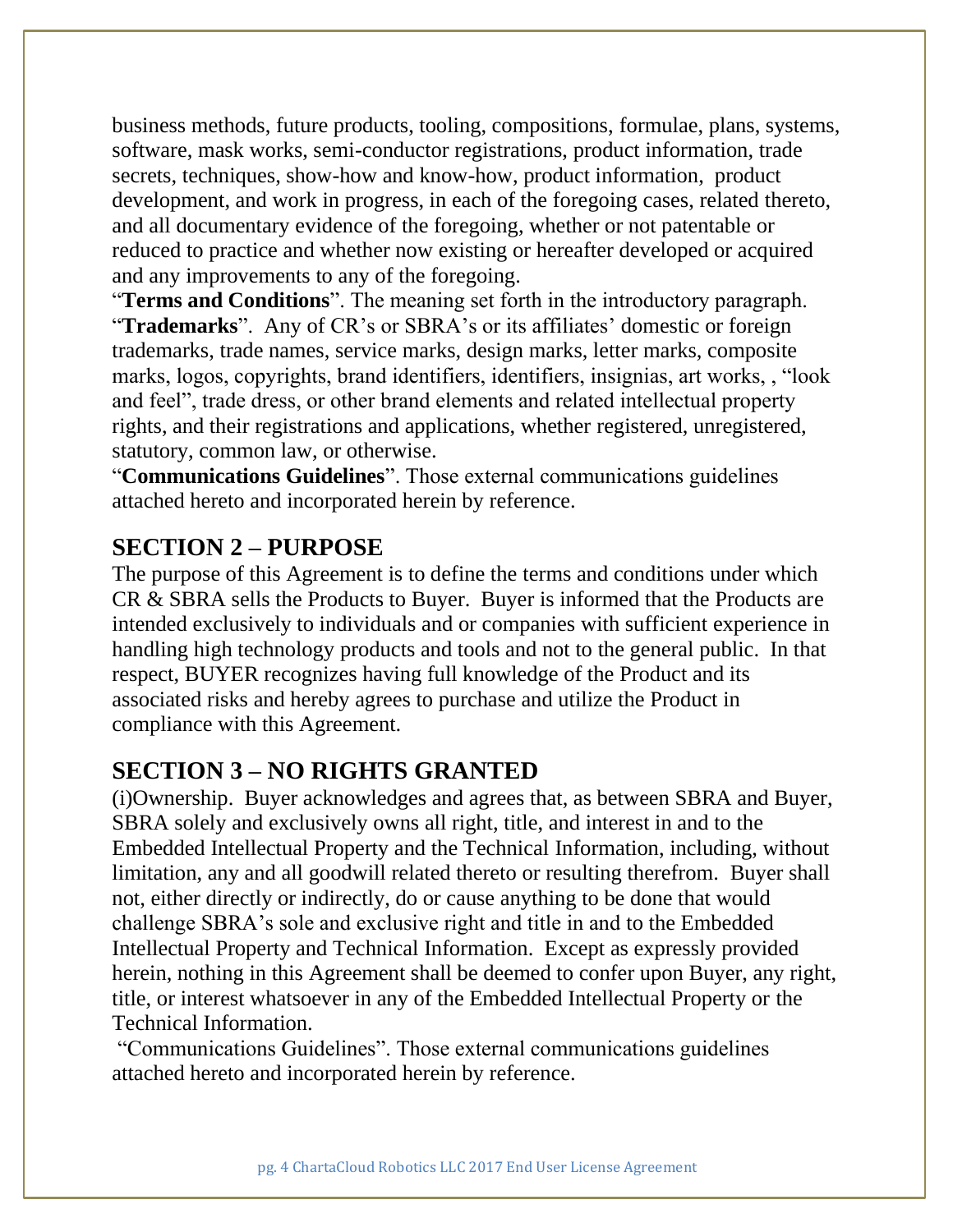(ii)Trademarks. **BUYER SHALL NOT USE ANY TRADEMARKS OF SBRA IN ANY MANNER WHATSOEVER excepting referring to "NAO as a Product of SoftBank Robotics" , INCLUDING IN CONNECTION WITH ADVERTISING, PROMOTIONAL ACTIVITIES, OR OTHERWISE, WITHOUT THE PRIOR WRITTEN APPROVAL OF CR or SBRA. BUYER SHALL NOT REMOVE, MODIFY, DEFACE, OR REPLACE ANY OF SBRA'S OR ANY THIRD PARTY'S TRADEMARKS WHICH APPEAR ON, ARE AFFIXED TO, OR ARE USED IN CONNECTION WITH, THE PRODUCTS OR ANY RELATED LABELS OR TAGS, OR USE ANY OTHER MARK IN CONNECTION WITH SUCH GOODS OR MATERIALS, WITHOUT THE PRIOR WRITTEN APPROVAL OF SBRA. ANY AND ALL TRADEMARKS OF SBRA OR ANY THIRD PARTY, INCLUDING ANY AND ALL GOODWILL RELATING THERETO OR RESULTING THEREFROM, ARE AND SHALL REMAIN AT ALL TIMES THE SOLE AND EXCLUSIVE PROPERTY OF SBRA OR SUCH THRID PARTY. BUYER AGREES THAT ANY USE OF THE TRADEMARKS HEREUNDER INURES TO THE BENEFIT OF SBRA. BUYER WILL NOT CHALLENGE SBRA'S OR ANY THRID PARTY'S TITLE TO THE TRADEMARKS AND GOODWILL RELATED THERETO OR RESULTING THEREFROM. BUYER ACKNOWLEDGES THAT NOTHING IN THIS AGREEMENT WILL GIVE BUYER ANY PROPRIETARY INTEREST IN THE TRADEMARKS AND GOODWILL RELATED THERETO OR RESULTING THEREFROM OTHER THAN THE LIMITED RIGHTS EXPRESSLY GRANTED UNDER THIS AGREEMENT. ALL OTHER RIGHTS IN THE TRADEMARKS AND ALL GOODWILL RELATED TO OR RESULTING FROM THE TRADEMARKS ARE RESERVED. BUYER SHALL NOT APPLY FOR THE REGISTRATION OF ANY OF THE TRADEMARKS ANYWHERE IN THE WORLD.**

(iii)Notwithstanding anything to the contrary set forth herein, Buyer shall not, unless otherwise expressly set forth in this agreement:

(1) make copies of the Products or the Embedded Intellectual Property;

(2) provide access to the Embedded Intellectual Property to anyone other than Buyer's employees, agents, contractors, or consultants who are bound with Buyer by terms at least as protective of SBRA as those set forth in this agreement; (3) grant, pledge, lease, rent, assign, sell, or commercially share the Embedded Intellectual Property or any of Buyer's rights herein; (4) use the Products of Embedded Intellectual Property in connection with any hazardous activity or any other activity which might result in serious property damage, death, or serious bodily injury;

(4) modify, alter, improve, develop, upgrade, downgrade, translate, reverse engineer, decrypt, decompile, disassemble, create derivative works based on or otherwise attempt to decode, the Embedded Intellectual Property or its related underlying ideas or algorithms.

(iv) Protection of Embedded Intellectual Property. Without limitations to the provisions of Section 8 hereof, Buyer shall promptly give notice to SBRA of (1) any conduct which comes to its attention which may infringe upon or constitute an illegal use of the Embedded Intellectual Property and (2) any claim or assertion by any person that any of the Embedded Intellectual Property infringes any rights of a third party.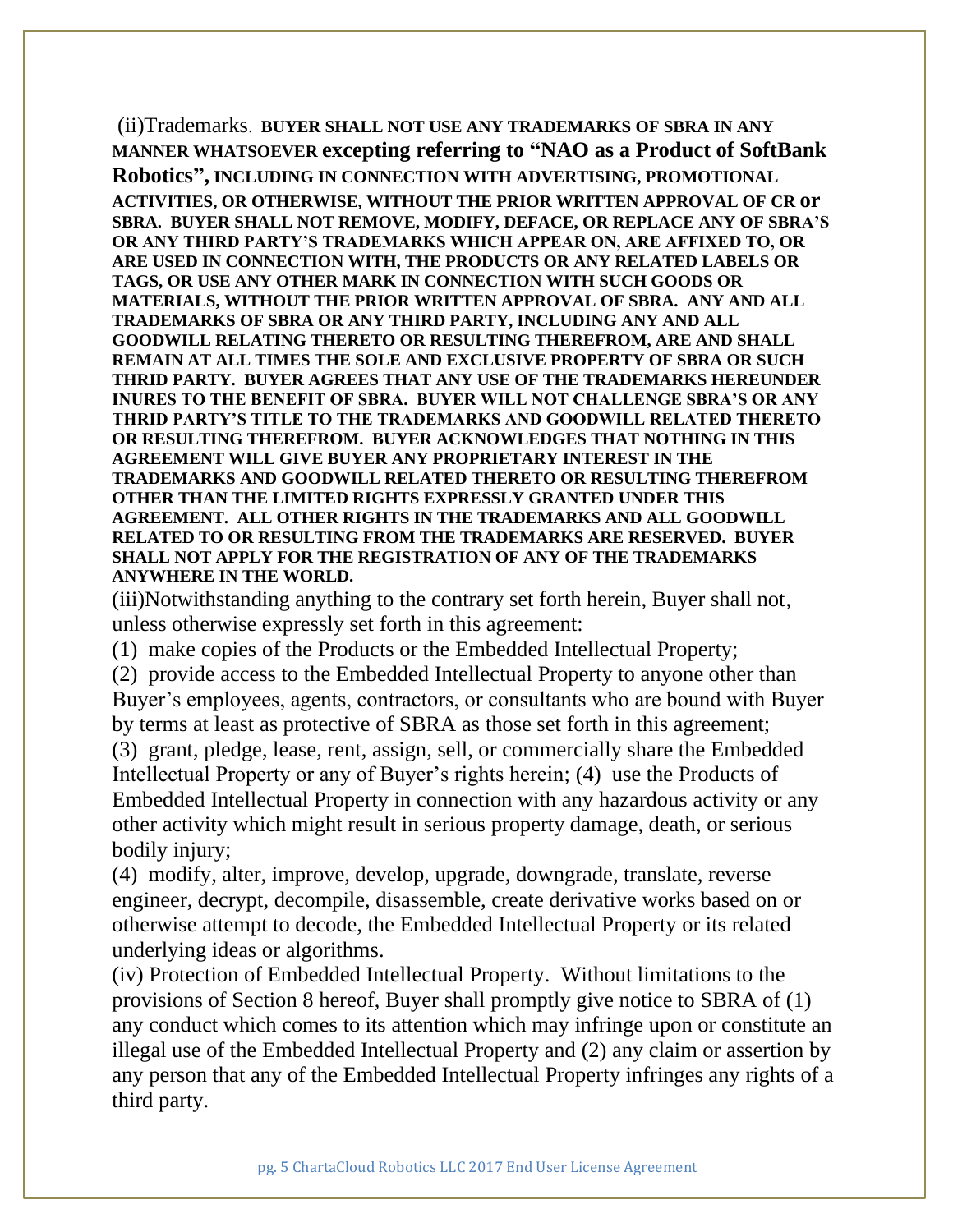# **SECTION 4 – ORDERS AND DELIVERY**

(i) Issuance and Acceptance of Orders. Acceptance by CR of any purchase order submitted by Buyer is subject to, and conditioned upon, Buyer's acceptance of, this Agreement. All purchase orders are subject to acceptance by CR at CR's sole and entire discretion and no purchase order shall be a binding commitment on CR unless and until such purchase order is so accepted, as evidenced by an order confirmation issued by CR and signed by a duly authorized signatory of CR. All special requests of Buyer shall be clearly noted as such on the purchase order. Except as set forth below in Section 4(ii)(2), no purchase order shall be canceled or modified by Buyer after CR's acceptance of such purchase order without CR's prior written consent.

(ii) Delivery Terms.

(1) CR shall notify Buyer of the shipment for each order. Any delivery date provided by CR is a good-faith estimate only, and not binding. CR reserves the right to ship in installments, which shipments may be separately invoiced and paid for when due, without regard to subsequent shipments. Any delay in the delivery of any installment shall not relieve Buyer of its obligation to accept the remaining deliveries or any remaining parts thereof.

(2) Buyer may cancel an order for the Products where delivery has not occurred by the later of (a) ten (10) days after the estimated delivery date given by CR upon acceptance of the order, or (b) ten (10) days after any modified estimated delivery date agreed to by buyer; provided, however, that if partial delivery of the Products in an order has already occurred, Buyer may only cancel the order in respect of the undelivered portion. If Buyer declares or manifests an intention not to accept delivery, no actual tender by CR shall be necessary. CR, at its option, may give notice in writing to Buyer that CR is prepared to deliver in accordance with the provisions hereof and such notice shall constitute a valid tender of delivery. (3) CR shall ship the Products through the means and in the manner, it deems appropriate, using standard packaging unless otherwise specified in the confirmation of purchase order.

(iii) Inspection. Buyer shall inspect the Products upon receipt prior to acceptance, and Buyer may refuse to accept any Products that do not conform to the Products' specifications or to Buyer's order. As Buyer's sole and exclusive remedy, CR shall, at CR's option, either timely replace all rejected Products with conforming Products or issue Buyer a credit or refund in the amount of the purchase price for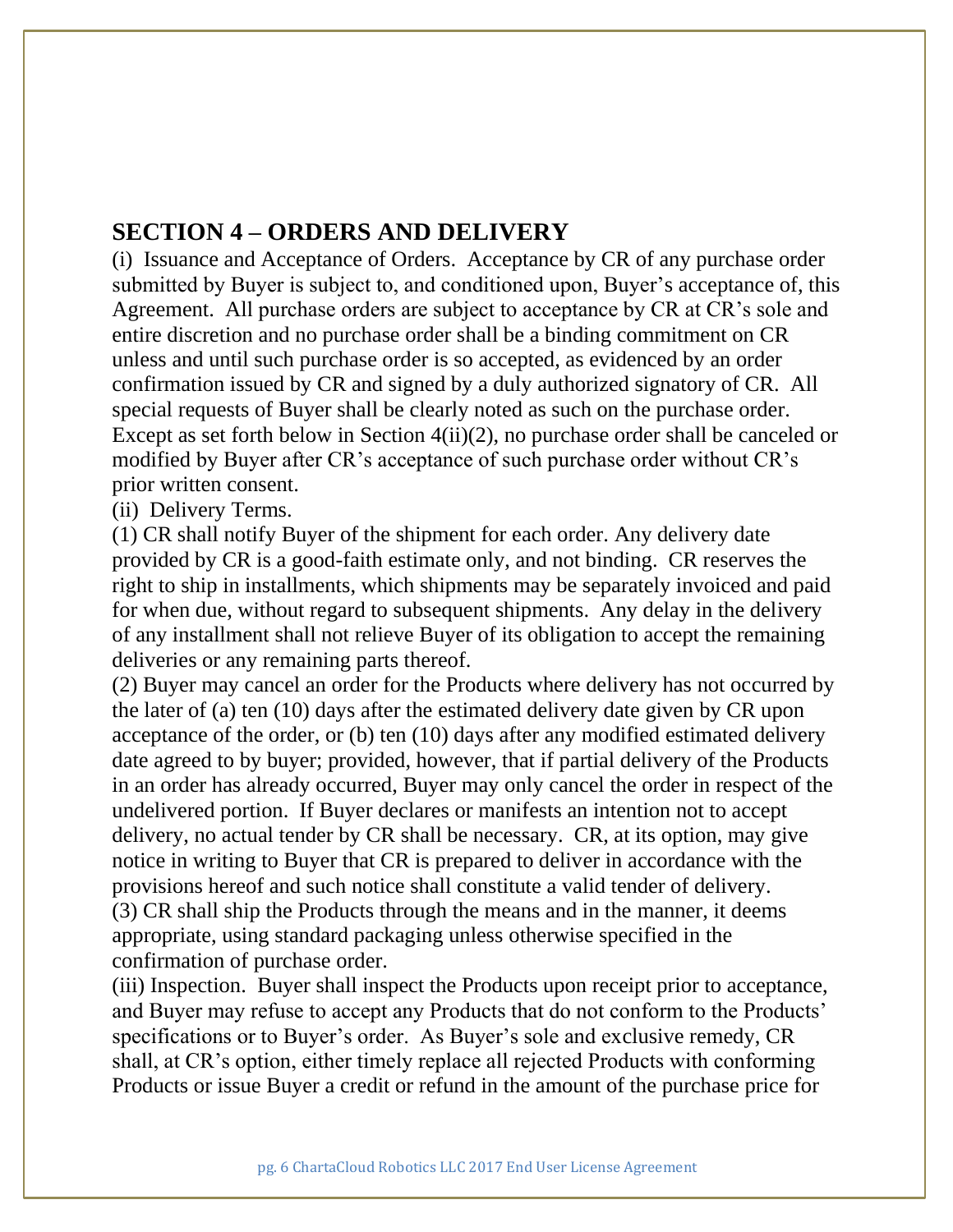the non-conforming Products, thereby cancelling the purchase order with respect to such non-conforming Products. If, after five (5) days from the date of receipt, Buyer has not rejected any Products, such Products shall be deemed accepted. (iv) Transfer of Risk International Shipments. The Products are sold and delivered by CR to Buyer DAP (Incoterms 2010) to the shipping address listed on the Quote or confirmation of purchase order, unless otherwise specified on such Quote or confirmation of purchase order. Upon transfer of risk to Buyer, the Products shall be at Buyer's sole risk and expense.

(v) Product Changes.

(1) Buyer shall have no right to receive any version of the Products other than as specified on CR's Quote or confirmation of purchase order. Notwithstanding the foregoing, CR may, at its sole discretion, substitute, modify, or improve the Products, provided that such substitution, modification, or improvement shall provide at least the same functionalities as the originally-specified Products. In the event that CR provides to Buyer a new version, update, substitution, modification, or improvement of the Products (or of any part or parts thereof) in order to avoid, limit, or cure a risk, suit, claim, or defect with respect to a Product, Buyer shall immediately replace the Products in its possession with such new version, update, substitution, modification or improvement. In the event Buyer breaches the foregoing provision, Buyer assumes all risk, cost, damages, and liability related improvement is being provided.

(vi) Product Training. Any Product Training that may be purchased by Buyer will take place via WEB Based Video Link Connection(s) at dates and times to be mutually agreed by both Parties or if agreed may be conducted 'in-person/on-site" at a location mutually agreed in which case, if CR representative's travel is purchased all travel and living costs incurred by CR in connection therewith shall be paid for by Buyer.

### **SECTION 5 – PRICES AND PAYMENT TERMS**

(i) Price. The price for the Products is as listed on CR's Quote or confirmation of purchase order. The price does not include, and Buyer is responsible for paying, consumer taxes, value-added taxes, withholding taxes, property taxes, excise taxes, sales taxes, use taxes and any other taxes, custom tariffs or duties and other charges associated with Buyer's purchase or import of the Products. The foregoing shall not be subject to any discount unless approved in writing by CR. When CR has the legal obligation to collect such taxes, tariffs, or duties the amount of such taxes, tariffs, and duties will be invoiced to Buyer and Buyer will pay such amount unless Buyer provides CR with a valid tax exemption certificate authorized by the appropriate taxing authority.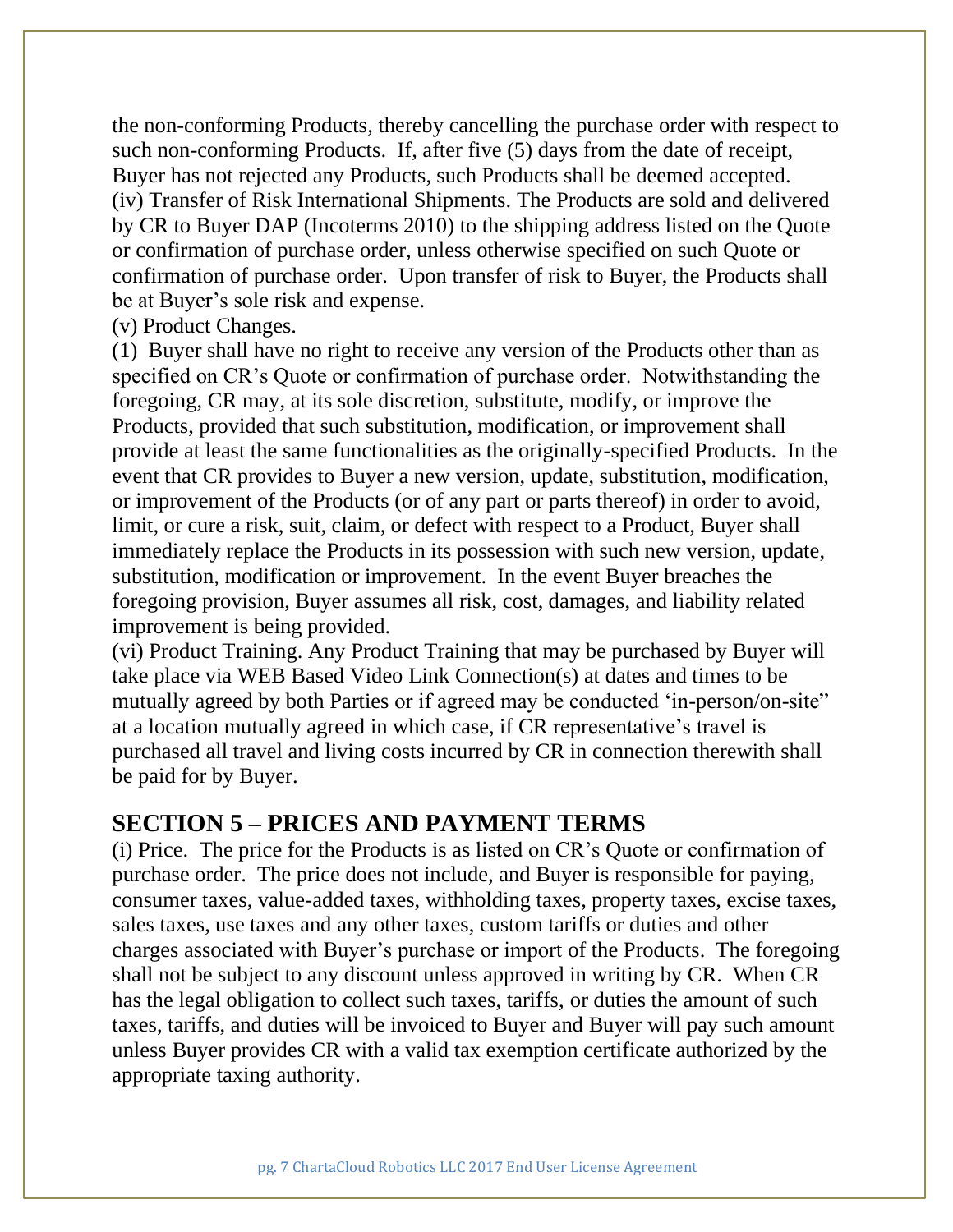(ii) Payment Terms. Payment terms are "Paid In Advance of Shipping" as listed on CR's Quote or confirmation of purchase order, and CR may invoice for such payment in accordance therewith at any time after the acceptance of an order. Payments shall be made in United States Dollars. Any payment received from Buyer may be accepted and applied by CR against any amount owed by Buyer to CR without prejudice to or discharge of any other indebtedness of buyer to CR, regardless of any condition, statement, or notation appearing on, referring to, or accompanying such payment. Payments made by third parties in the name and/or on behalf of Buyer may be accepted by CR at CR's sole discretion.

## **SECTION 6 – OBLIGATIONS OF BUYER**.

(i) Buyer covenants and agrees as follows:

(1) Buyer shall strictly comply with the user instructions set forth in the Documentation;

(2) Buyer shall not take any action to impair the reputation of the Products, the Trademarks, or SBRA or its affiliates;

(3) BUYER shall use the CR & SBRA name and trademarks only in the manner prescribed by CR & SBRA whenever granted for use in writing and more generally shall comply with the Communications Guideline;

(4) BUYER shall not make any use of the Product under any trademark and/or trade name other than "NAO" and/or "NAO is a Product of SoftBank Robotics". nor rename or adapt the name of the Product. This provision applies to all Products acquired by the Buyer from CR, notwithstanding their date of acquisition;

(5) Buyer shall promptly inform CR of any and all potential or current defects that Buyer discovers when using the Products.

(ii) The Products are subject to regulation by local and federal laws of the United States of America and its agencies (including the United States Consumer Product Safety Commission), which prohibit export or diversion of certain products, including without limitation, software and information about products to certain

countries and certain persons. Buyer shall not export any Products or components thereof in any manner without first obtaining CR's written consent.

(iii) Buyer agrees to use the Products only in safe environments and under the control of personnel who have the necessary skill to understand the Products and their associated risks.

# **SECTION 7 – CONFIDENTIALITY**

Buyer shall at all times maintain as confidential all information and trade secrets of CR & SBRA (including without limitation the Documentation) communicated to Buyer before or after execution of this Agreement (collectively, the "Confidential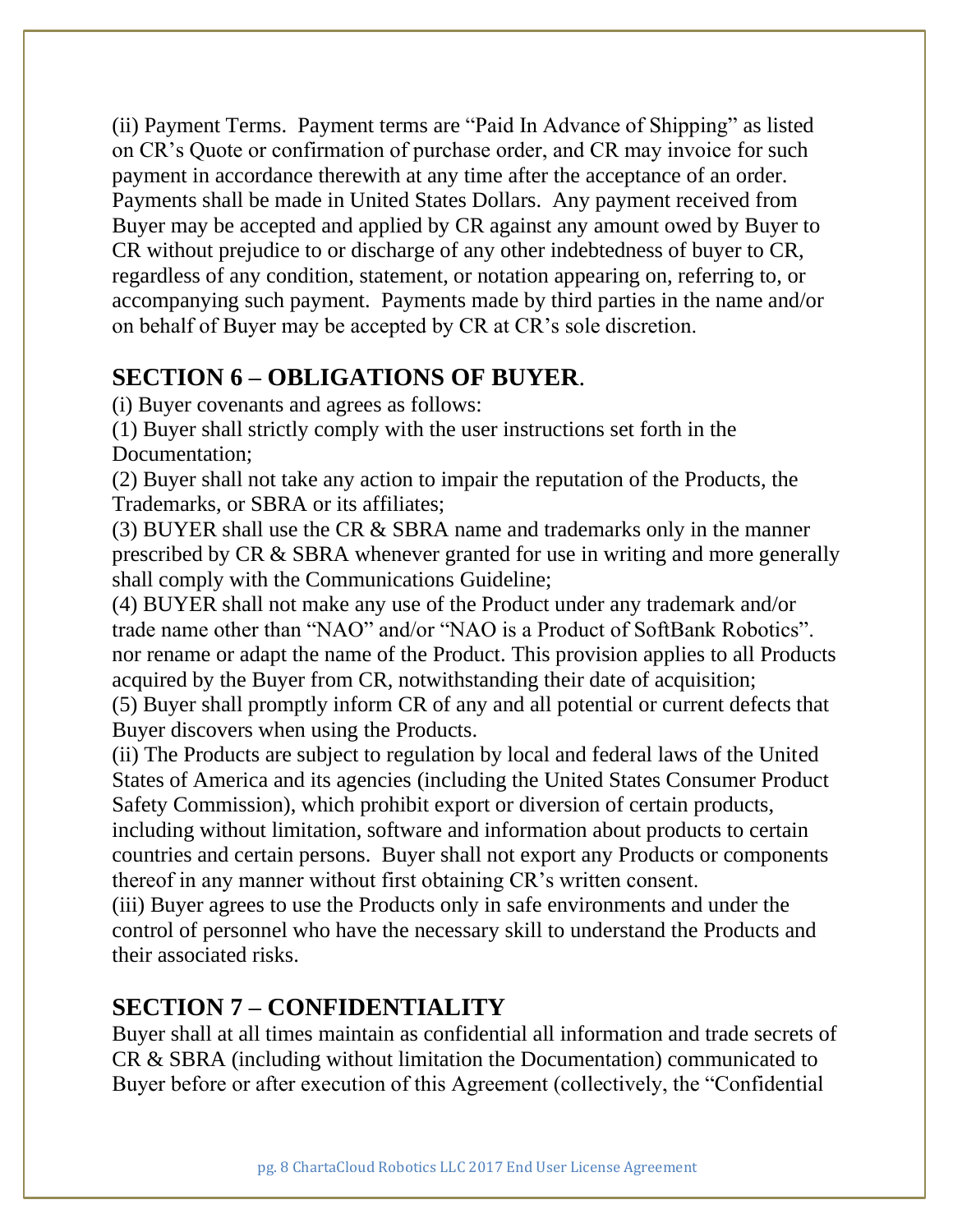Information") and shall exercise the same degree of care to protect it from disclosure that it uses to protects its own confidential information. Buyer shall not, without CR & SBRA's prior written consent, disclose or make any Confidential Information available in any form to any person, except its employees, consultants, or permitted operators, whose access is necessary to enable Buyer to exercise its rights under this Agreement and who have been advised of the confidential nature of such information. Buyer shall only use the Confidential Information as necessary to perform its obligations hereunder and shall return or destroy it at the request of CR and/or SBRA. Confidential Information does not include information: (i) otherwise lawfully available from a third party, without any limitations on its use, distribution or disclosure, (ii) in the public domain and rightfully obtained by buyer, or (iii) rightfully known to Buyer prior to its disclosure, in each of the foregoing cases as evidenced by Buyer. Buyer shall be permitted to make such disclosures to the public or to any governmental authority to the extent required by a court order or if otherwise required by applicable law, provided that Buyer gives SBRA prior written notice of the disclosure and uses reasonable legal efforts to resist disclosing the information. Buyer acknowledges that a breach of this provision may cause irreparable harm to CR and/or SBRA, for which damages may be difficult to ascertain, and therefore Buyer hereby agrees that CR and/or SBRA shall be entitled to seek equitable relief by means of mandatory injunctions. This right of equitable relief is in addition to any other rights and remedies that may be available to SBRA.

### **SECTION 8 – INDEMNIFICATION**

(i) CR & SBRA shall indemnify, defend and hold harmless Buyer and its officers, directors, employees, agents and stockholders (collectively, "Buyer Indemnitees") from and against any claims, damages, expenses, losses or other liabilities whatsoever and all reasonable attorneys' fees and other associated costs (collectively, the "Claims"), brought against Buyer Indemnitees by any third party and arising out of or relating to (a) bodily injuries or damage to property caused by the use of the Products in accordance with SBRA's specifications and instructions of use as set forth in the Documentation, if, and only if, such Products have not been altered or modified by Buyer or any third party; and (b) any negligence or willful misconduct of SBRA; excluding in any of the foregoing cases, any Claims attributable to any Buyer Indemnitee's own negligence, willful misconduct, or breach of its obligation hereunder.

(ii) Buyer shall indemnify, defend and hold harmless CR and/or SBRA and its officers, directors, employees, agents and stockholders (collectively "CR" "SBRA" Indemnitees) from Claims brought against any CR or SBRA Indemnitees by any third party and arising out of or relating to (1) any negligence or willful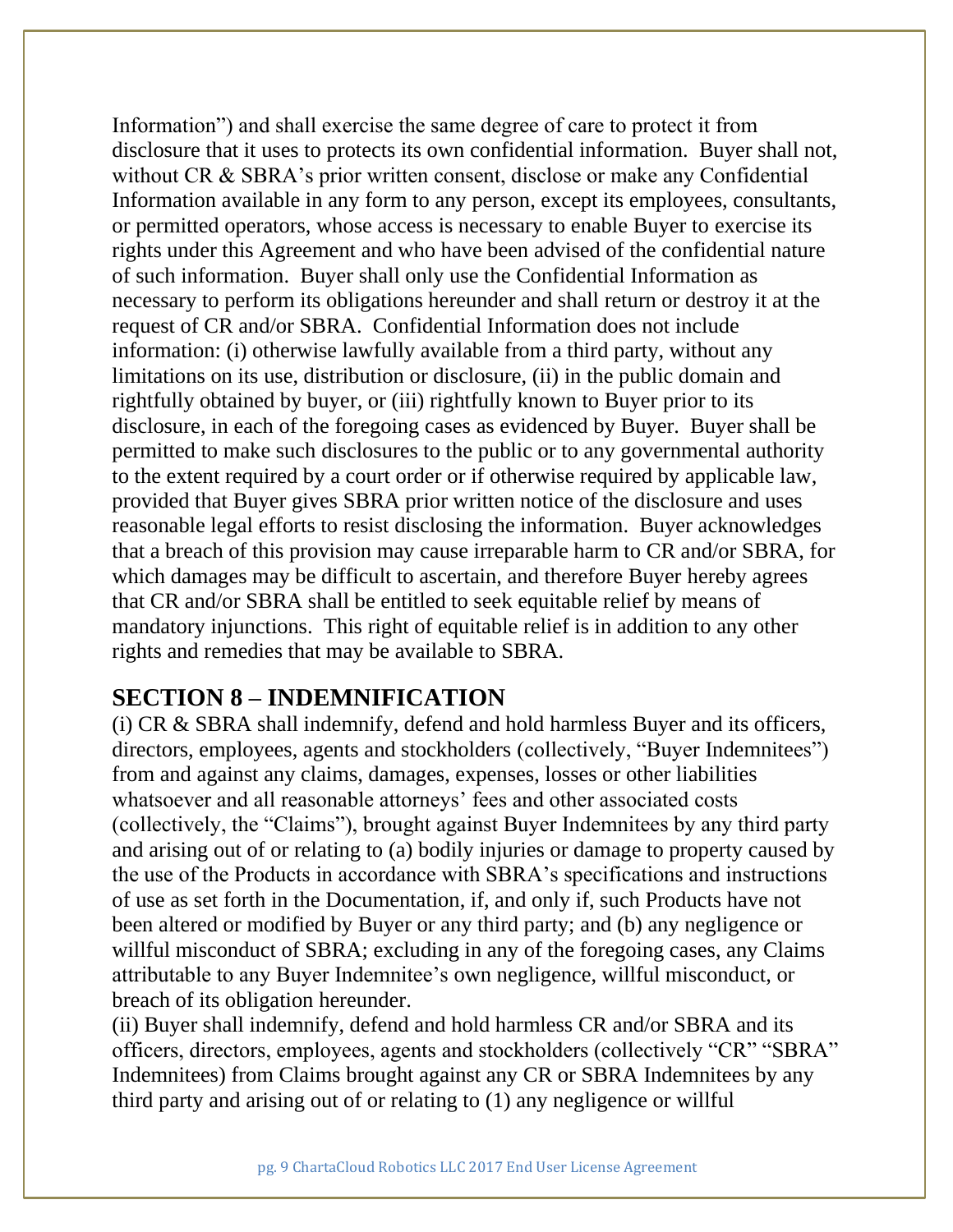misconduct of Buyer or its affiliates; and/or (2) any breach by Buyer of any of its obligations under this Agreement; excluding in any of the foregoing cases, any claims attributable to any CR or SBRA Indemnitee's own negligence, willful misconduct or breach of its obligations hereunder.

(iii) In order for any Buyer Indemnitee or CR or SBRA Indemnitee (collectively, "Indemnitee") to be entitled to any indemnification provided for under this Agreement, Indemnitee shall notify the other party hereto, in writing and in reasonable detail, of the Claim within twenty (20) days after receipt by Indemnitee of written notice of the Claim; provided, however, that failure to give such notification shall not affect the indemnification provided hereunder except to the extent that the ability to defend such Claim has been prejudiced as a result of such failure. Thereafter, Indemnitee shall deliver to the indemnifying party within twenty (20) days after Indemnitee's receipt thereof, copies of all notices and documents (including court papers) received by Indemnitee relating to the Claim. (iv) If a Claim is made against Indemnitee, the indemnifying party shall be entitled to participate to the defense thereof and, if so chooses, assume the defense thereof with counsel selected by and compensated by indemnifying party.

(v) The indemnifying party shall not settle any Claim without the prior written consent of the Indemnitee if such settlement contains any admission on the part of Indemnitee or requires Indemnitee to cease any activity or to take any action (other than entering into an agreement setting forth the terms of such settlement, compromise or discharge).

# **SECTION 9 – LIMITED WARRANTY AND BUYER'S SOLE REMEDY**

(i) SBRA warrants to Buyer that (1) the Products (including battery), for a period which shall be twenty-four (24) months, following the delivery of the Products to Buyer (the "Warranty Period"), and (2) the Product's charger, for a period which shall be twelve (12) months following delivery of Products to Buyer, in all cases if and only if unaltered and unmodified by buyer or any third party and properly used as set forth in the Documentation and this Agreement, shall perform all material functions described in the documentation.

(ii) The warranty applies only to the Buyer and is Non-transferable.

(iii) **THE FOREGOING LIMITED WARRANTY IS GIVEN IN LIEU OF ALL OTHER WARRANTIES, INCLUDING THE WARRANTY OF FITNESS FOR A PARTICULAR PURPOSE (EVEN IF INFORMED OF SUCH PURPOSE), OR ARISING FROM A COURSE OF DEALING, USAGE, OR TRADE PRACTICE; PROVIDED, HOWEVER, THAT THE IMPLIED WARRANTY OF MERCHANTABILITY IS LIMITED TO THE**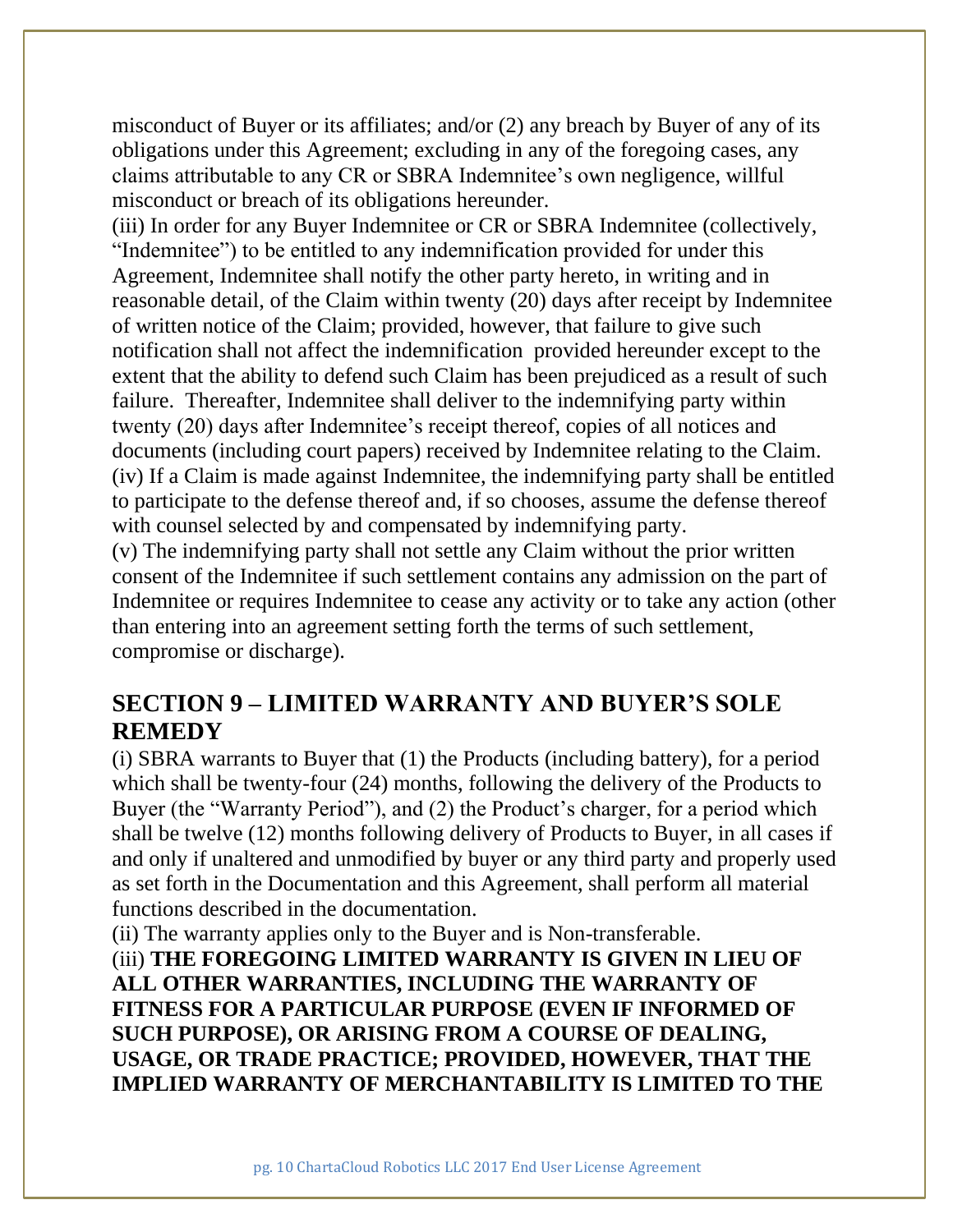#### **WARRANTY PERIOD ONLY; AND PROVIDED, FURTHER, THAT SOME STATES DO NOT ALLOW LIMITATIONS ON HOW LONG AN IMPLIED WARRANTY LASTS, SO THE ABOVE LIMITATION MAY NOT APPLY TO BUYER. EXCEPT AS STATED IN THE FOREGOING, THE PRODUCT IS PROVIDED "AS IS". NO WARRANTY IS MADE THAT THE PRODUCT WILL MEET BUYER'S REQUIREMENTS, OR THAT THE OPERATION OF THE PRODUCT WILL BE UNITERRUPTED OR ERROR-FREE.**

(iv) If a material defect arises and a valid claim is received and approved by CR and/or SBRA during the Warranty Period set forth above (any such claim to be sent to SBRA's "Customer Care" team via its online support platform at <https://developer.softbankrobotics.com/us-en/support> or by phone at +1 (844)737-7371 and contain an accurate and exhaustive description of all malfunctions encountered and of the circumstances under which they occurred , and Buyer to fully fill out any follow-up questionnaire that may be sent by SBRA's "Customer Care"), any such defective Product or part thereof shall be returned to SBRA for inspection, in its original packaging, shipping costs prepaid by SBRA (for returns from a US continental address only; extra shipping and handling charges may apply for returns from Alaska, Hawaii and Puerto Rico). No defective Product, or part thereof, shall be returned to SBRA without the express prior written approval of SBRA, and then such return shall be made to SBRA at the United States address that SBRA's "Customer Care" shall provide. SBRA then may, in its sole discretion, and as applicable, either repair or replace the Products or the applicable part or portion thereof. Once such Product or applicable apart thereof has been repaired or replaced, SBRA shall return such Product or part to Buyer at SBRA's sole cost DAP Incoterm 2010 to the shipping address set forth in the Quote (for shipping to continental US only; extra shipping and handling charges may apply for shipping to Alaska, Hawaii and Puerto Rico).

(v) During the Warranty Period, SBRA shall have no obligation to repair or replace any Product or part thereof if such repair or replacement is necessitated in whole or in part by:

(1) accident, abuse, misuse, flood, fire, earthquake, or external causes constituting a case of force majeure;

(2) operating the Product outside the permitted or described uses indicated by SBRA or the Documentation;

(3) the alteration, opening, breaking or disassembly of the Product or any part thereof and/or the breaking of the guarantee strip or seal (if any);

(4) a modification or repair of the Product performed by a non-authorized service provider of SBRA;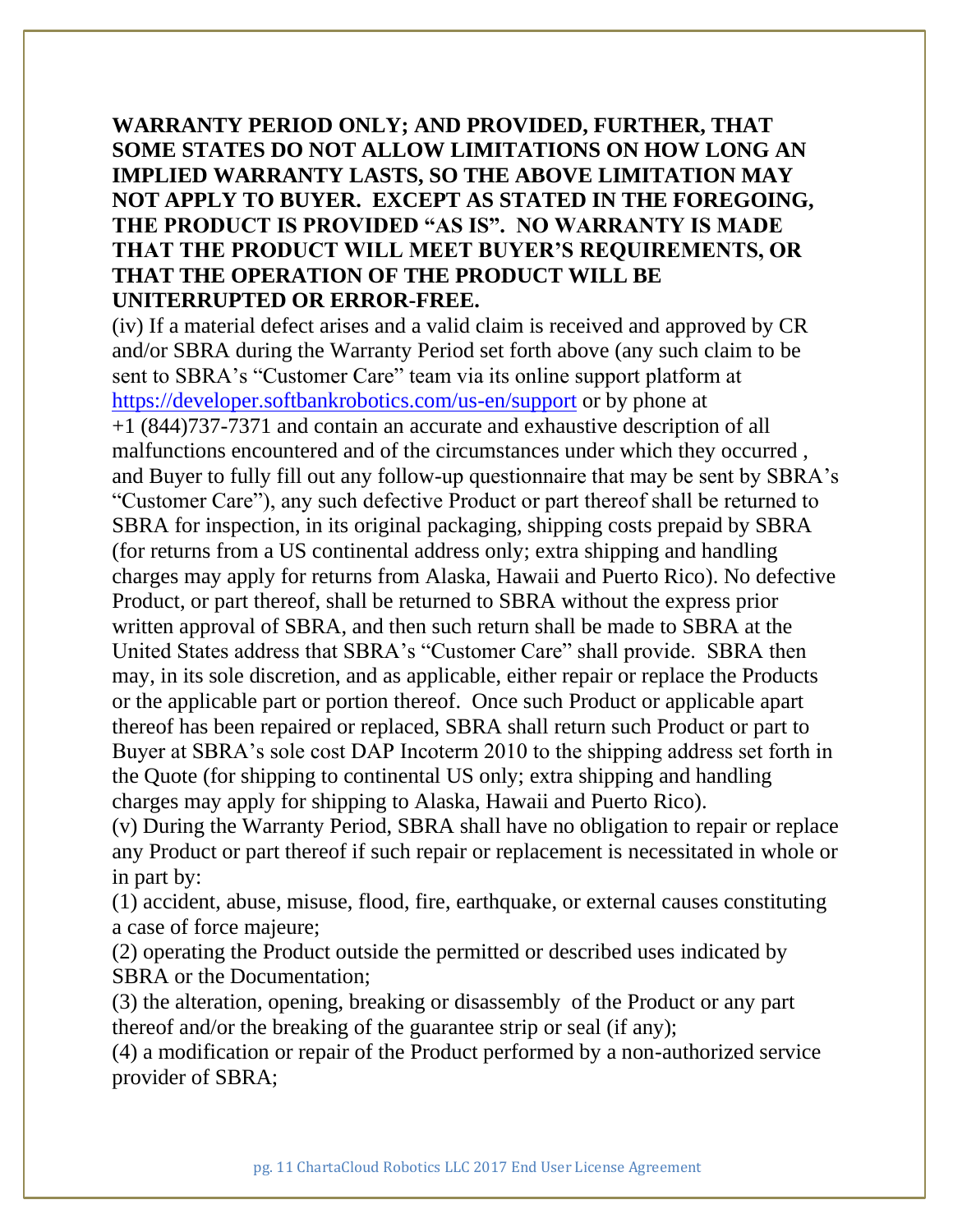(5) maintenance of the Product not in accordance with SBRA's instructions, or failure to maintain the Product properly;

(6) improper or unauthorized connection with any peripheral device;

(7) Mishandling or misuse of the Product (including without limitation, dropping, or shocking the Product) or an inappropriate environment (including without limitation, poor ventilation, vibration, exposure to moisture, excessive heat, excessive humidity, water, contact with sand or with any other substance, or inadequate power supply);

(8) consumables;

(9) any lack of conformity of the Product resulting from failure to follow instructions for assembly and use as set forth in the Documentation; or (10) if any serial number of the Product has been removed or defaced, the Product has been expressly sold as "used" or as a sample or prototype, or Buyer is in breach of any of its obligations under this Agreement.

(vi) The foregoing shall be Buyer's sole and exclusive remedy and the entire liability of SBRA and its licensors for any breach of the limited warranties set forth herein.

(vii) **THE LIMITED WARRANTY SET FORTH HEREIN APPLIES ONLY TO PRODUCTS MANUFACTURED BY OR FOR SBRA. CERTAIN NON-SBRA HARDWARE MAY BE PROVIDED TO BUYER ALONG WITH THE PRODUCTS. THE LIMITED WARRANTY SET FORTH HEREIN DOES NOT APPLY TO ANY SUCH NON-SBRA HARDWARE PRODUCT, EVEN IF PACKAGED AND SOLD WITH THE PRODUCT. SECTION 10 – LIMITATION OF LIABILITY EXCEPT WHERE THIS EXCLUSION OR RESTRICTION OF LIABILITY WOULD BE VOID OR INEFFECTIVE UNDER APPLICABLE LAW, IN NO EVENT SHALL SBRA OR ITS LICENSORS BE LIABLE FOR INDIRECT, SPECIAL, INCIDENTAL, OR CONSEQUENTIAL DAMAGES (INCLUDING, WITHOUT LIMITATION, LOSS OF REVENUE OR PROFITS, LOSS OF OPPORTUNITY, LOSS OF GOODWILL, LOSS OF REPUTATION, OR LOSS OF, DAMAGE TO, COMPROMISE OF, OR CORRUPTION OF DATA) WHETHER BASED ON CONTRACT, TORT, OR OTHERWISE, EVEN IF A PARTY HAS BEEN ADVISED OF THE POSSIBILITY OF SUCH DAMAGES. SOME STATES DO NOT ALLOW THE EXCLUSION OR LIMITATION OF INCEDENTAL OR CONSEQUENTIAL DAMAGES, THEREFORE THE ABOVE LIMITATION OR EXCLUSION MAY NOT APPLY TO BUYER. SUBJECT TO THE FOREGOING EXCEPTION, IN NO EVENT SHALL SBRA'S OR ITS LICENSORS' LIABILITY UNDER THIS AGREEMENT EXCEED THE AMOUNT PAID BY THE BUYER FOR THE PRODUCTS**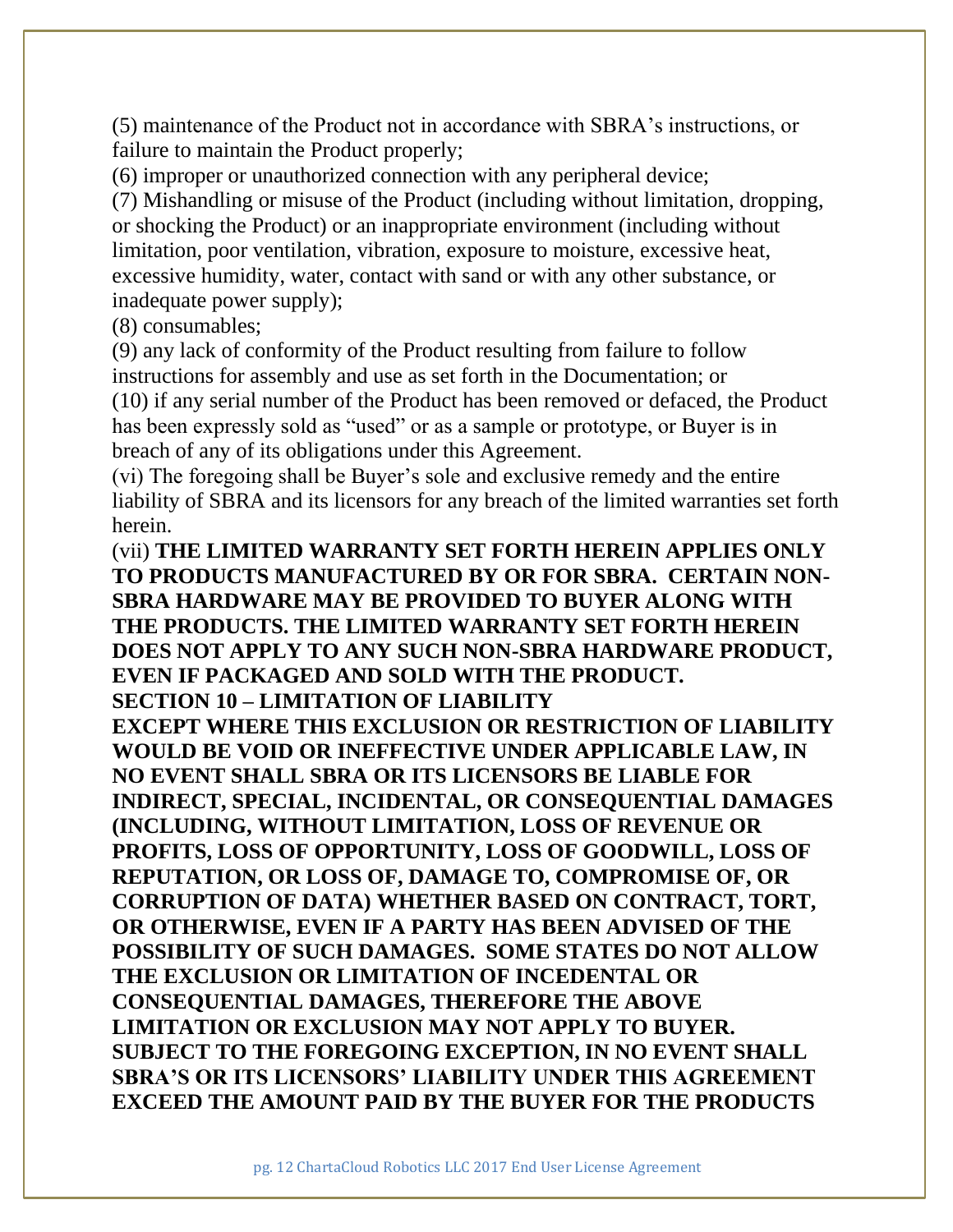#### **GIVING RISE TO THE CLAIM. NOTWITHSTANDING ANYTHIG TO THE CONTRARY SET FORTH HEREIN, IN THE CASE WHERE NO AMOUNT WAS PAID, SBRA AND ITS LICENSORS SHALL HAVE NO LIABILITY FOR ANY DAMAGES WHATSOEVER.**

### **SECTION 10 – MISCELLANEOUS**

(i) No Transfer or Assignment. No rights or obligations of Buyer arising out of this Agreement or any other contract between CR or SBRA and Buyer may be assigned without the prior written consent of CR and SBRA. Any such assignment without Cr's and SBRA's prior written consent shall be null and void. (ii) Severability. If any of the provisions of this Agreement are held to be invalid, illegal; or unenforceable, the remaining provisions of this Agreement shall be unimpaired, and the invalid, illegal or unenforceable provision shall be replaced by a mutually acceptable provision closest to the Parties' mutual intention. (iii) Waiver. Any failure or delay by either party in exercising its rights under any provisions of the Agreement shall not be construed as a waiver of those rights. (iv) Notices. All notices hereunder shall be in writing and given by registered or certified mail, postage and registration fees prepaid, return receipt requested, or by overnight mail by a nationally recognized courier service, and shall be deemed given when so mailed to Buyer at the billing address set forth on CR's Quote or confirmation of purchase order, and to CR at:

**ChartaCloud Robotics LLC 8 Oak Ridge Road Kensington, NH 03833**

Or such other address as either party may notify the other of pursuant to this Section 12 (iv).

(v) Force Majeure. Delivery of the Products is contingent upon CR's ability to obtain the relevant goods, supplies and materials through its regular and usual sources of supply. If by reason of existing or future legislation or rules, regulations or orders, heretofore or hereafter promulgated by governmental authorities allocating, limiting, curtailing or otherwise regulating supply, use, availability, production, delivery or distribution of goods, supplies or raw or other materials, or in the event of acts of Buyer or acts of God including, but not limited to, acts of fire, flood, tornado, hurricane, war, terror, casualty, accident, embargo, government action, market collapse, strike or lock-out or other difficulties with employees, delay or inability to obtain labor, material, machinery and services through CR's usual sources, delay by carrier, or any cause beyond CR's control causing failure to deliver or delay of any delivery or curtailment in production or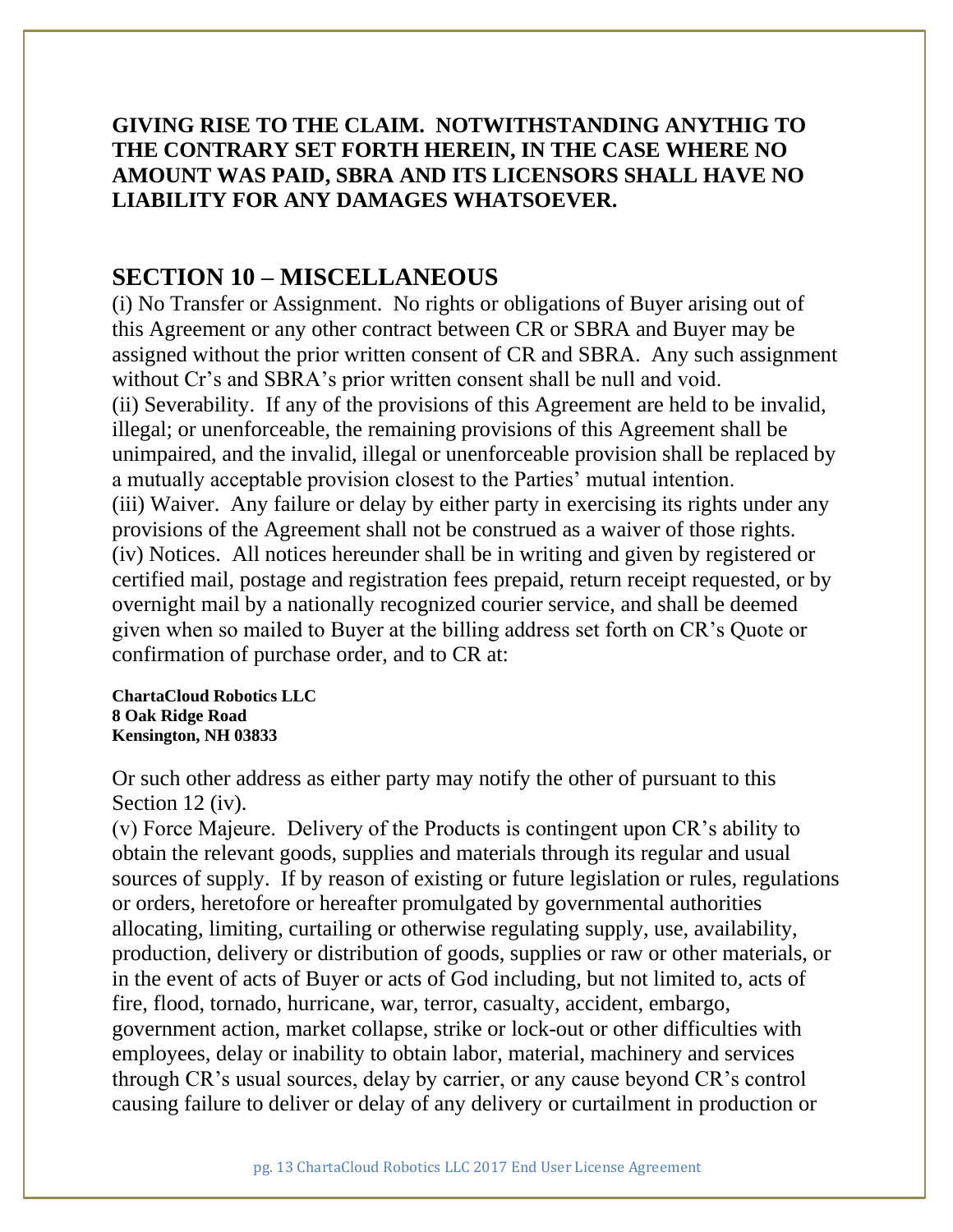shipment, CR shall not be liable therefor and may in its discretion, without notice to Buyer, at any time and from time-to-time, postpone the delivery dates under any contract, make partial delivery or cancel all or any portion of any contracts with Buyer. If during the occurrence of any of the foregoing contingencies, CR holds any of the products herein sold, CR may invoice the Products and hold them for the account of Buyer.

(vi) Applicable Law. This Agreement shall be governed by, and construed in accordance with, the internal laws of the State of New Hampshire or California as applicable and as applicable to contracts made and wholly performed in the State of New Hampshire or California, excluding (i) any conflicts of law rules, and (ii) the provisions of the 1980 United Nations Convention on Contracts for the International Sale of Goods.

(vii) Arbitration. Any controversy or claim arising out of or related to this Agreement, or the breach thereof, shall be settled by final, binding and confidential arbitration administered by the American Arbitration Association pursuant to its Commercial Arbitration Rules and Mediation Procedures. The controversy or claim shall be settled by a single arbitrator selected to arbitrate only disputes between the parties hereto to the exclusion of any other, even if identical, dispute with any other third party. All hearings shall be held in Portsmouth, New Hampshire USA. Hearing(s) shall be transcribed, with the costs to be paid by the parties equally, subject to reapportionment in favor of the prevailing party at the time of final award. The arbitrator shall be bound to follow California law and case precedent as to the substantive issues presented in the arbitration. The arbitrator shall award the prevailing party all reasonable costs, expense, attorney's fees, experts' fees and arbitration fees incurred in connection with the arbitration proceeding. Judgment on the award rendered by the arbitrator may be entered in any federal or state court located in the County of Rockingham, New Hampshire, or the County of San Francisco, California as applicable. Any award issued by the arbitrator shall also be subject to the Convention on the Recognition and Enforcement of Foreign Arbitral Awards (the "New York Convention") and may also be enforced in any country that is a party to the New York Convention. Adherence to this paragraph regarding arbitration shall not limit the rights of the parties hereto to obtain any provisional remedy including, without limitation injunctive or similar relief, from a court of competent jurisdiction as may be necessary to protect their respective rights and interests pending arbitration, particularly if necessary to avoid irreparable harm. Any party also shall have the right to bring an action in a court of competent jurisdiction to compel arbitration hereunder or to otherwise enforce this arbitration provision. The Federal Arbitration Act shall govern the terms of this arbitration provision, and California Code of Civil Procedure sections 1280 et seq. shall not govern.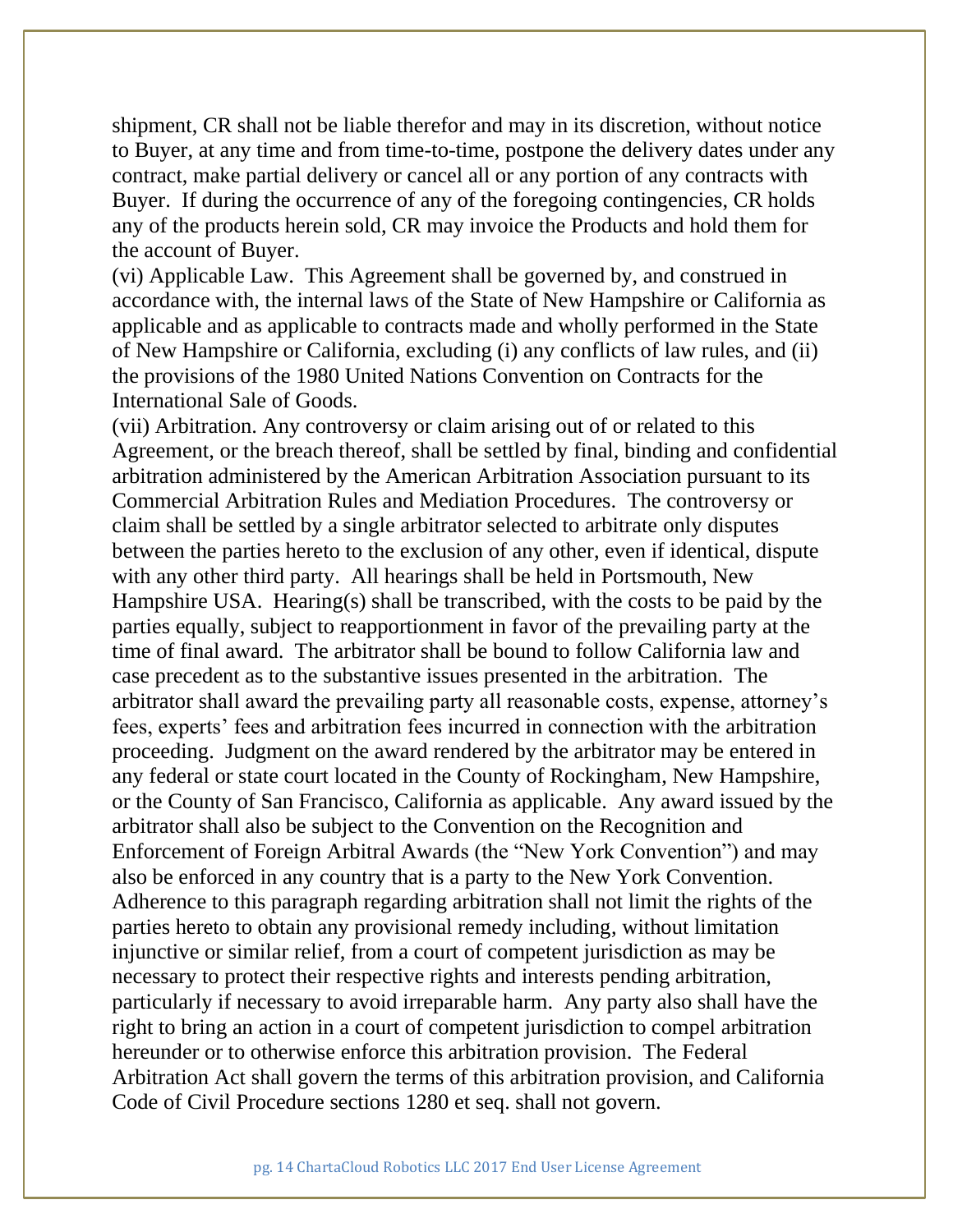#### **General Communications Guidelines**

### **General Policy**

All robots commercialized by SBRA (the "Robots") and provided by CR incorporate trademarked, copyrighted and/or patented (including design patents) elements, such as, but not limited to, the Robots' names, logos, designs, and characters (the combination of voice, speech, movement, and displayed personality traits that make the individual Robot unique), all of which are the exclusive property of SBRA or its licensors (hereinafter the "SBRA Intellectual Property Rights").

Accordingly, notwithstanding anything to the contrary herein or in any separate instrument, any and all use, recording (by photography, film, videotape, audio recordings, or otherwise) and/or public display of the Robots in any manner and in any media whether now existing or hereafter devised (including without limitation in corporate and marketing materials, corporate , sales and trade show presentations, in print and/or on-line press, and in "live" demonstration programs) are always subject to review being at all times in full compliance with these Communications Guidelines, in accordance with the SBRA Intellectual Property Rights.

If at any time CR or SBRA becomes aware of any use that violates these Communications Guidelines, CR and/or SBRA retains the right, at CR's or SBRA's entire discretion, to revoke any or all permissions granted by CR and/or SBRA to the Buyer who carried out such unauthorized use, and, more generally, CR and/or SBRA reserves any and all legal and equitable rights and remedies as CR and/or SBRA may deem necessary to protect the CR and/or SBRA Intellectual Property Rights against any unauthorized, illegal or improper use.

Buyer must not program or otherwise make the robots behave in a libelous, slanderous, insulting, obscene, defamatory or otherwise offensive or unlawful manner.